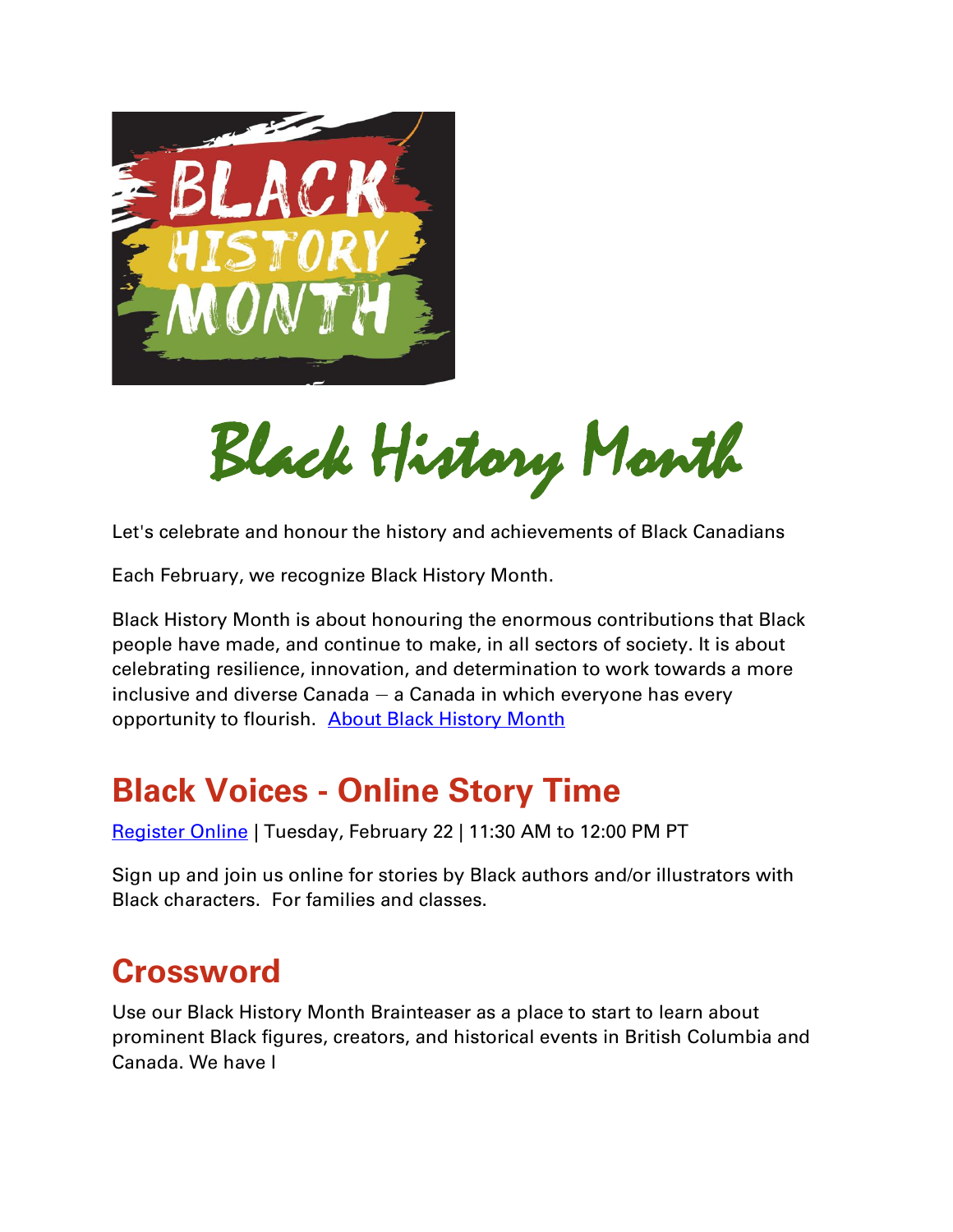

earned a lot creating this crossword and hope that you will too! Please do not include spaces, dashes, or other punctuation.

Find our crossword here:

- Try it out [online](https://crosswordlabs.com/view/black-history-month-crossword-48)
- [Download](https://www.orl.bc.ca/docs/default-source/read-listen-watch/blackhistorymonth-crossword.pdf?sfvrsn=5cc49f21_2) and print out a copy

Crossword [ANSWER](https://www.orl.bc.ca/docs/default-source/read-listen-watch/blackhistorymonth---crossword-answers.pdf?sfvrsn=32b49f21_4) sheet.

# **Library Resources**

Try these subject headings, electronic resources, or check with library staff for more materials:

- Blacks [History.](https://orl.bibliocommons.com/v2/search?searchType=subject&query=%22Blacks%20%E2%80%94%20History.%22)
- **[African Americans](https://orl.bibliocommons.com/v2/search?searchType=subject&query=%22African%20Americans%20%E2%80%94%20History.%22)  History.**
- Blacks [Canada.](https://orl.bibliocommons.com/v2/search?query=blacks%20-%20Canada&searchType=subject)
- [Black Canadians](https://orl.bibliocommons.com/v2/search?query=Black%20Canadians&searchType=subject)

[Great Courses by Kanopy](https://orl.bc.ca/elibrary/elearning/the-great-courses) – Find many movies on African American Cinema, History, and Major Figures by typing 'Black History Month' into the search bar and select "Black History Month" as a subject. Some films available include King, The Price, and Freedom Summer. Kanopy is featuring a curated collection of films for **Black History Month**. Please read this [program guide \(PDF\)](https://www.orl.bc.ca/docs/default-source/read-listen-watch/kanopy-bhm-programguide.pdf?sfvrsn=d8da9f21_2) for more information.

[Points to the Past](https://pointstothepast.ca/) is a site where you can search through millions of pages of digitized historical content and primary source materials such as maps, photographs, newspapers, manuscripts, pamphlets, poems, sermons, and much more. No login is needed when accessing from within British Columbia.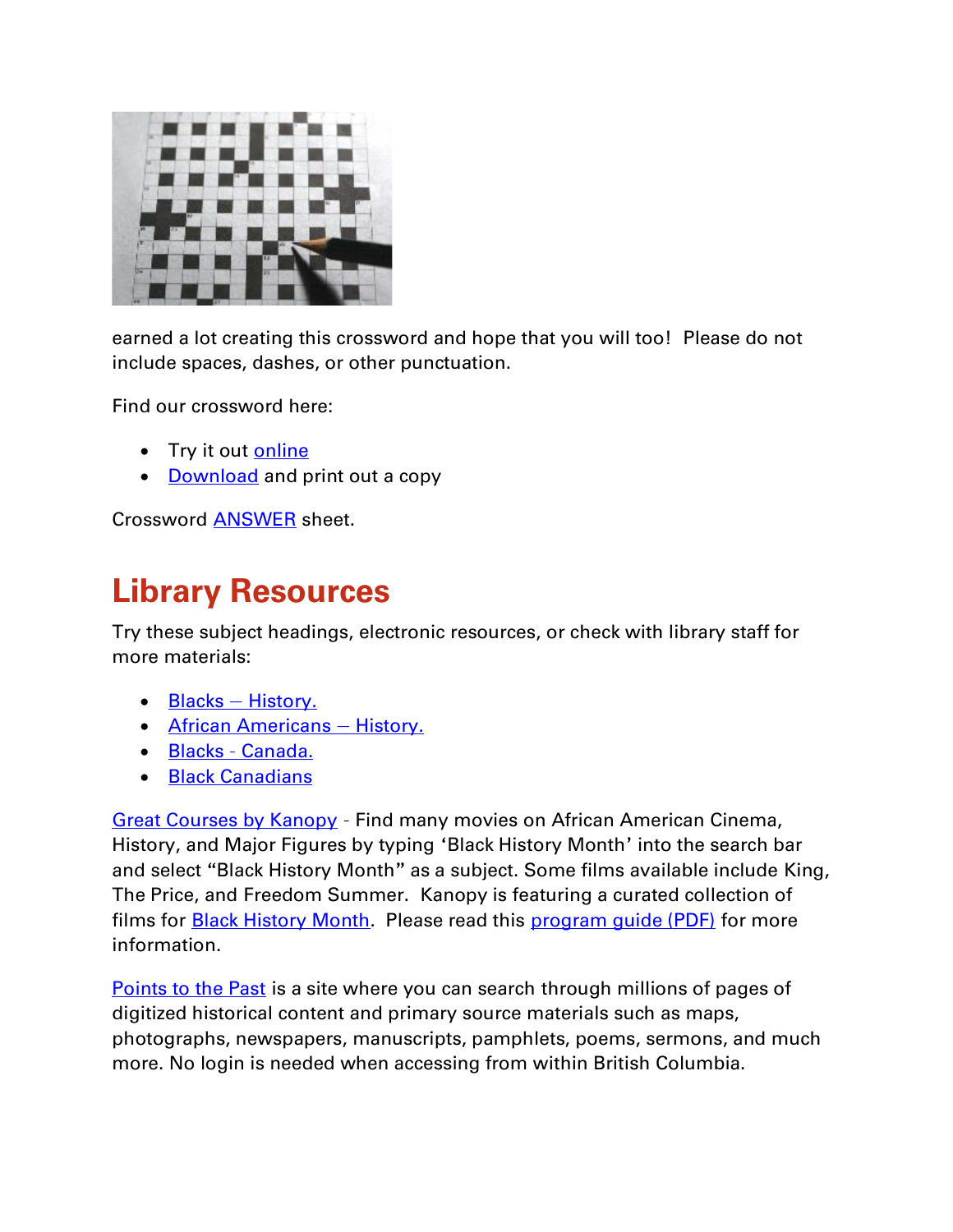On the Resources page, go to the Slavery and Anti-Slavery Transnational Archive, devoted to the study and understanding of the history of slavery in America and the rest of the world from the 17th century to the late 19th century. Archival collections were sourced from more than 60 libraries.

# **Booklists**

- [ORL Reads Black History Month for Adults](https://orl.bibliocommons.com/list/share/675410617_orlreads/1828511519_orl_reads_black_history_month_for_adults)
- [ORL Reads Black History Month for Kids](https://orl.bibliocommons.com/list/share/675410617_orlreads/2020691599_orl_reads_black_history_month_for_kids)
- [ORL Reads Black History Month for Teens](https://orl.bibliocommons.com/list/share/675410617_orlreads/2020683742_orl_reads_black_history_month_for_teens)
- [Black History Month \(OverDrive; eBooks\)](https://orl.overdrive.com/collection/1292719)

### **Additional Resources**

**[Black Communities in Canada: A Rich History](https://www.nfb.ca/playlist/nfb_celebrates_black_history_month/) The National Film Board's curated** list of films by distinguished Black filmmakers, creators, and allies that portray the multi-layered lives of Canada's diverse Black communities.

**[Black History Month](https://www.canada.ca/en/canadian-heritage/campaigns/black-history-month.html)** - The Government of Canada website with resources and information on Black History Month, noteworthy historical figures, organizations from Black Canadians to advance equality and human rights, and historic Black Canadian communities.

[Black History Month: 'Rich history' of black people in B.C. has roots in Victoria](https://vancouversun.com/news/local-news/rich-black-history-in-b-c) – Learn about the emigration of black Americans from California to Victoria area in 1858, an important history that helped shape the province of BC (from the Vancouver Sun).

[British Columbia](https://www.communitystories.ca/v2/bc-black-pioneers_les-pionniers-noirs-de-la-cb/?utm_source=vancouver%20is%20awesome&utm_campaign=vancouver%20is%20awesome%3A%20outbound&utm_medium=referral)'s Black Pioneers – This story highlights the profound impact of Black pioneers who helped to stabilize British colonial communities and ultimately warding off American territorial authority.

Hogan'[s Alley Society \(HAS\)](https://www.hogansalleysociety.org/) – HAS is a non-profit organization composed of civil rights activists, business professionals, community organizations, artists, writers, and academics committed to daylighting the presence of Black history in Vancouver and throughout BC.

[Hope Meets Action](https://learning.royalbcmuseum.bc.ca/pathways/hope-meets-action/?_ga=2.30484347.554887159.1636068769-1978488556.1634599949) – An online complement to the exhibition Hope Meets Action: Echoes Through the Black Continuum, that highlights the living and ongoing history of Black belonging in what is referred to as "British Columbia."